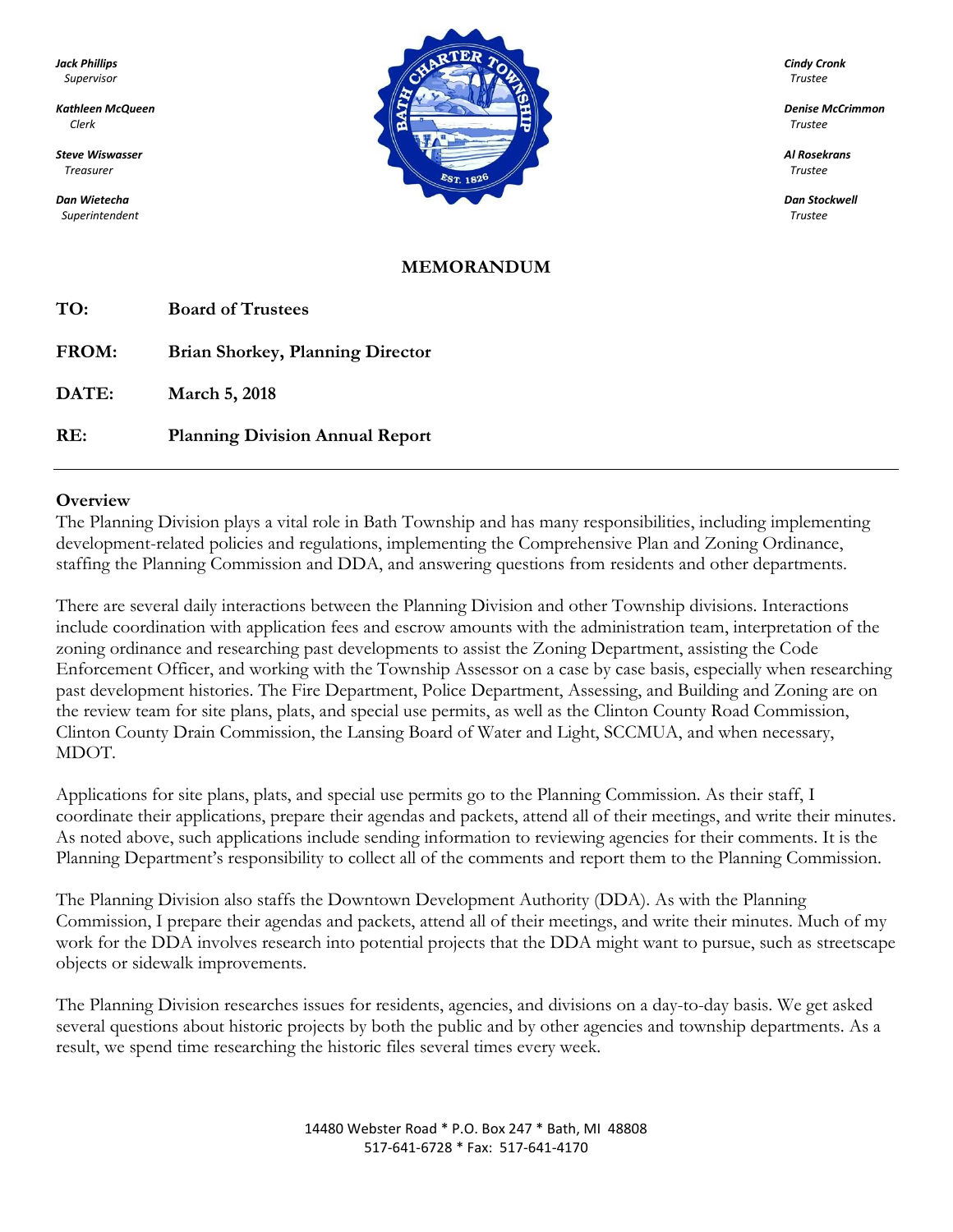### **Accomplishments**

I have divided this section up into three sections. Division accomplishments are more general and apply to the general Township while Planning Commission and DDA accomplishments are specific to my position as their staff.

# **1. Division**

- Hired interns. The current intern is Hunter Whitehill, a senior at Michigan State University who will graduate in May 2018.
- Tri-County Regional Planning Commission (TCRPC) Participation, including;
	- o Member of Capital Area Regional Transportation Study (CARTS) Technical Committee
	- o Member of the Regional Non-Motorized Plan Update Committee
- SAW Grant, which included GIS training and an updated computer
- Regular attendance at the monthly Mid-Michigan Environmental Action Council meeting o Speaker at September; Intersection between Land Use and Diet
- Michigan Planning Conference attendance in October 2017
- Assisted the Planning Commission with the Five-year Capital Improvement Plan Update
- Assisted with the 5-year Parks and Rec Plan update
- Participated on the Upper Looking Glass River Watershed Management Plan update

Generally, the Planning Division has been involved in other successful projects. Many zoning compliance issues have been resolved through my cooperative work with Gary Cypher. I have worked with the Building Department on several successful variance requests.

## **2. Planning Commission**

The Michigan Planning Enabling Act (2006) requires the Planning Commission to make an annual report to the Board. This section satisfies that requirement.

The Planning Commission saw increased activity in 2017 compared to previous years. A total of 21 meetings were held, having met twice every month except June, August, and December. The second July meeting was a special meeting to discuss the Capital Improvement Plan.

The Planning Commission heard the following:

- $\bullet$  2 plats
	- o Hidden Valley Phase II and III Preliminary and Final
	- o Whitehills Woods North #5 Preliminary
- 8 site plans
	- o Timber Ridge Assisting Living
	- o Lansing Urgent Care Sign
	- o Chandler Lofts II
	- o Cottages Sign
	- o Sunrise Seamless Amendment
	- o Kimball Property (Premiere Storage) Amendment
	- o Tamarack Trail PUD Amendment
	- o Bonnie Meadows PUD
- 6 special use permits
	- o Chandler Lofts
	- o Timber Ridge Assisted Living
	- o Chandler Lofts II
	- o Cherry Oak Landscaping
	- o Tamarack Trail PUD Amendment
	- o Bonnie Meadows PUD
- 1 rezoning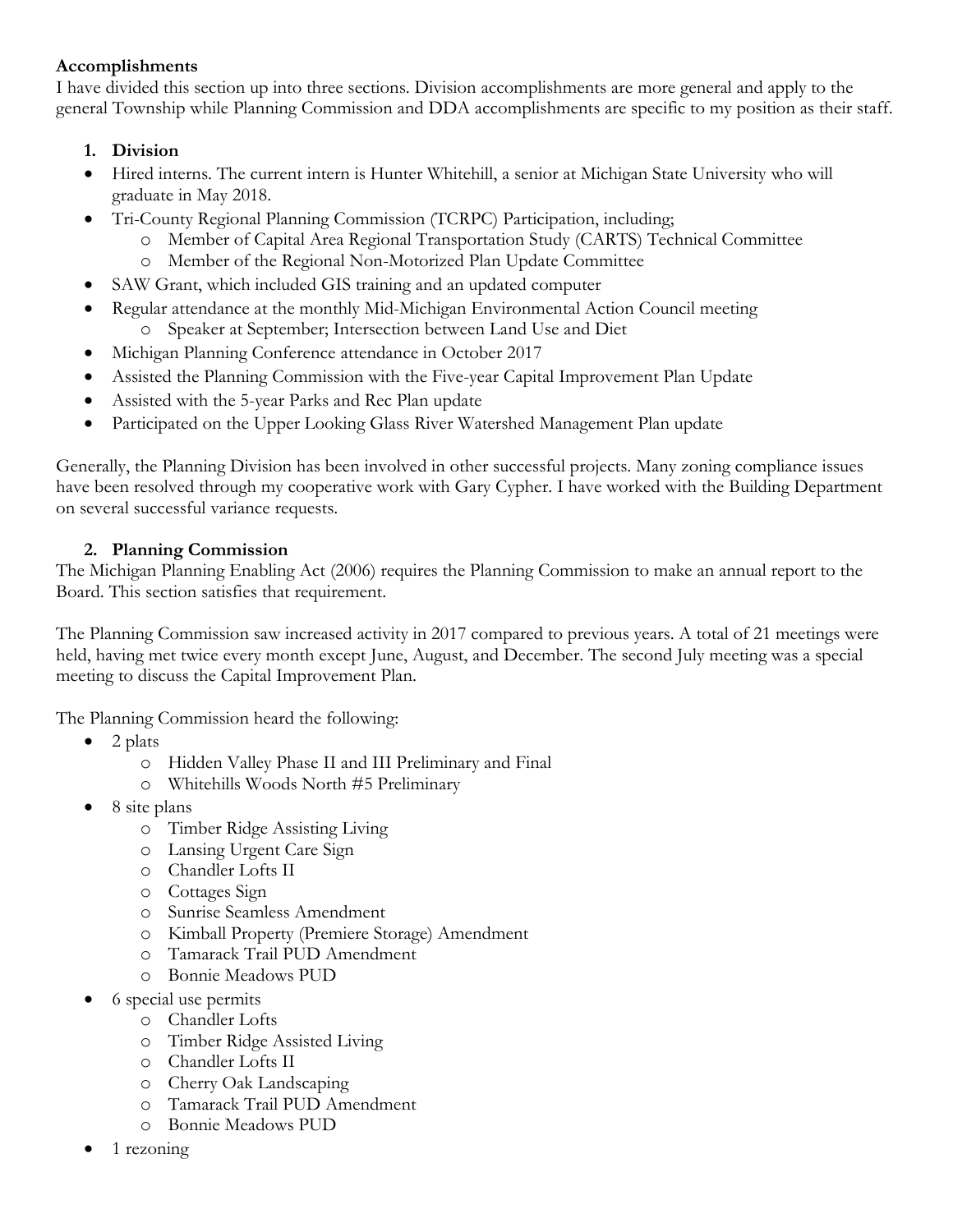- o Outdoor Expressions
- 7 text amendments to the Zoning Ordinance
	- o Congregate Care
	- o Signs
	- o Open Space Preservation
	- o Yard Encroachments
	- o Minor Site Plans
	- o Group Day Care Homes
	- o Caregiver Marihuana Amendments
- 2017-2022 Capital Improvement Plan
- Non-Motorized Plan
- Bath Schools expansions advisory site plan reviews

In addition to this, the Planning Commission completed the local review required for participation in Redevelopment Ready Communities (RRC). At this time, there has been no feedback from the state regarding the completed self-review as the RRC reviewer assigned to our area has resigned and moved to the Upper Peninsula.

The Planning Commission held a mobile workshop with MAP for CIP Preparation on October 28, 2017. This has led to a revamp of the CIP process. The call for projects will go out in March after a public kickoff meeting.

The Planning Commission has begun studying whether or not the Township's residents want the Board to approve the new medical marihuana regulations and opt in. A survey went live on February 27, 2018 and a mobile workshop has been prepared to gather public input and educate the public.

# **3. DDA**

The DDA accomplished the following in 2017:

- Hosted a Main Street sidewalk cleanup
- Participated in Bath Days and Trunk or Treat
- Hosted the second annual Holiday Lighting event at Four Corners

The DDA has budgeted \$5,000 for streetscape improvements. This includes things like bike racks, benches, and trash receptacles. The DDA will be deciding which improvements to purchase later this year.

The DDA has recently approved a bid from a local tree company for the removal of dead trees from the downtown area. This work is anticipated to be completed this spring.

The DDA is reviewing the first draft of a Main Street Plan. This plan was called for in the 2012 DDA Plan and will make recommendations for land uses and beautification of the downtown Bath area.

## **Update on 2017 Goals**

Five-year Capital Improvement Plan Update

The five-year CIP was approved by the Planning Commission on August 8, 2017. At that time, the Planning Commission realized that the CIP process needs to be updated.

• Bath Township Non-Motorized Plan Update

The Planning Commission worked most of 2017 on an update of the Non-Motorized Plan and held two public engagements on October 25, 2017. The Planning Commission is holding public hearing on the plan on March 13, 2018. After the Planning Commission approves the plan, it will be forwarded to the Board for acceptance.

• Bath Township Economic Development Strategy

No progress was made on this goal. It was anticipated that the Planning Commission would work on a strategy due to RRC requirements, but the RRC stalled and the Planning Commission had other priorities.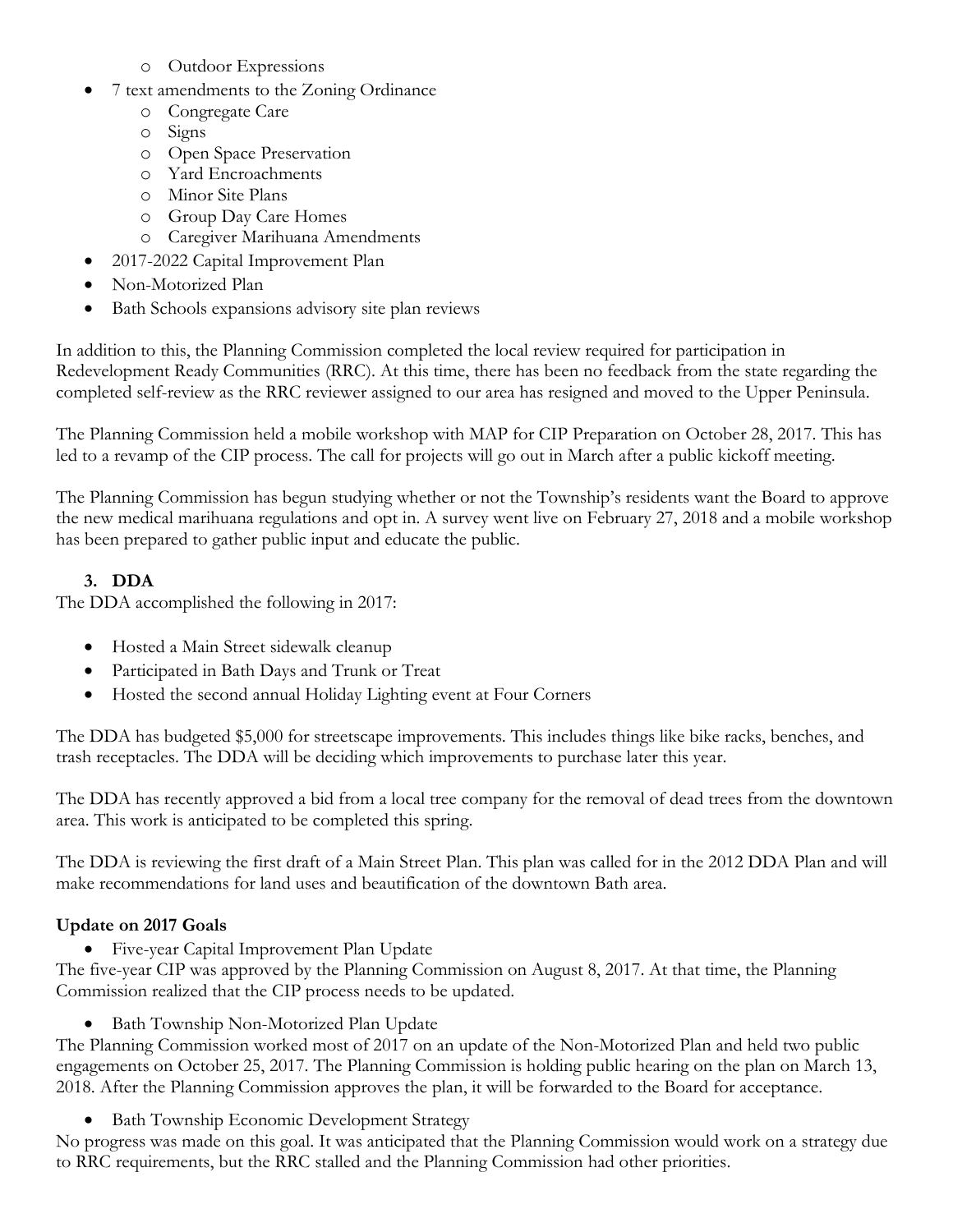• Bath Township Marketing Strategy

No progress was made on this goal. It was anticipated that the DDA would work on a strategy due to RRC requirements, but the RRC stalled and the DDA had other priorities.

• South Main Street sidewalk rehabilitation project

The DDA scheduled a sidewalk cleanup on July 15, 2017. Several volunteers assisted with sweeping, shoveling, and feeding volunteers.

• Main Street Area Study

The DDA worked most of 2017 on a Main Street Plan and held two public engagements on October 25, 2017. It is anticipated that the DDA will approve the Main Street Plan in early 2018. The Plan will include recommendations about Couzens Park.

Develop a Conservation Development ordinance

The Planning Commission worked most of 2017 on this project. A public hearing is scheduled for March 13, 2018.

• Develop a Landscaping ordinance

The Planning Commission moved this goal to 2018.

Develop a Low Impact Development ordinance

The Planning Commission moved this goal to 2018.

- Wayfinding signage improvements The DDA moved this goal to 2018.
	- Main Street Placemaking

The DDA moved this goal to 2018 and budgeted \$5,000 for streetscape materials.

• Parks and Recreation Study update

The Parks & Rec Plan has been introduced to the Board and approved on February 19, 2018.

In addition to my work with the Planning Commission and the DDA, I want to accomplish the following:

- There are hundreds of files in the Planning offices going back several decades for all of the proposals that have been submitted to the Planning Commission. I would like the Planning Division to clean the files up by removing redundant and duplicate papers. In addition, I would like final copies of site plans to be scanned and saved digitally by year.
- I inherited a position that did not have an established procedure. I have been working to standardize the process for applicants within the Planning Division. I want to continue that work and update the application with a checklist for applicants.
- The Planning Division will continue networking with other regional agencies, such at the TCRPC and CARTS.

## **Future Departmental Goals**

The Planning Division will continue staffing the Planning Commission and DDA.

The Planning Commission has the following 2018 goals:

- Study whether or not the Township should engage with the state's new medical marihuana regulations
- Complete the 2018-2023 CIP
- Initiate the 2019 Comprehensive Plan update
- Begin researching Township internet access
- Complete the Conservation Development ordinance
- Draft a Landscaping ordinance for non-single family residential developments
- Develop a Low Impact Development ordinance